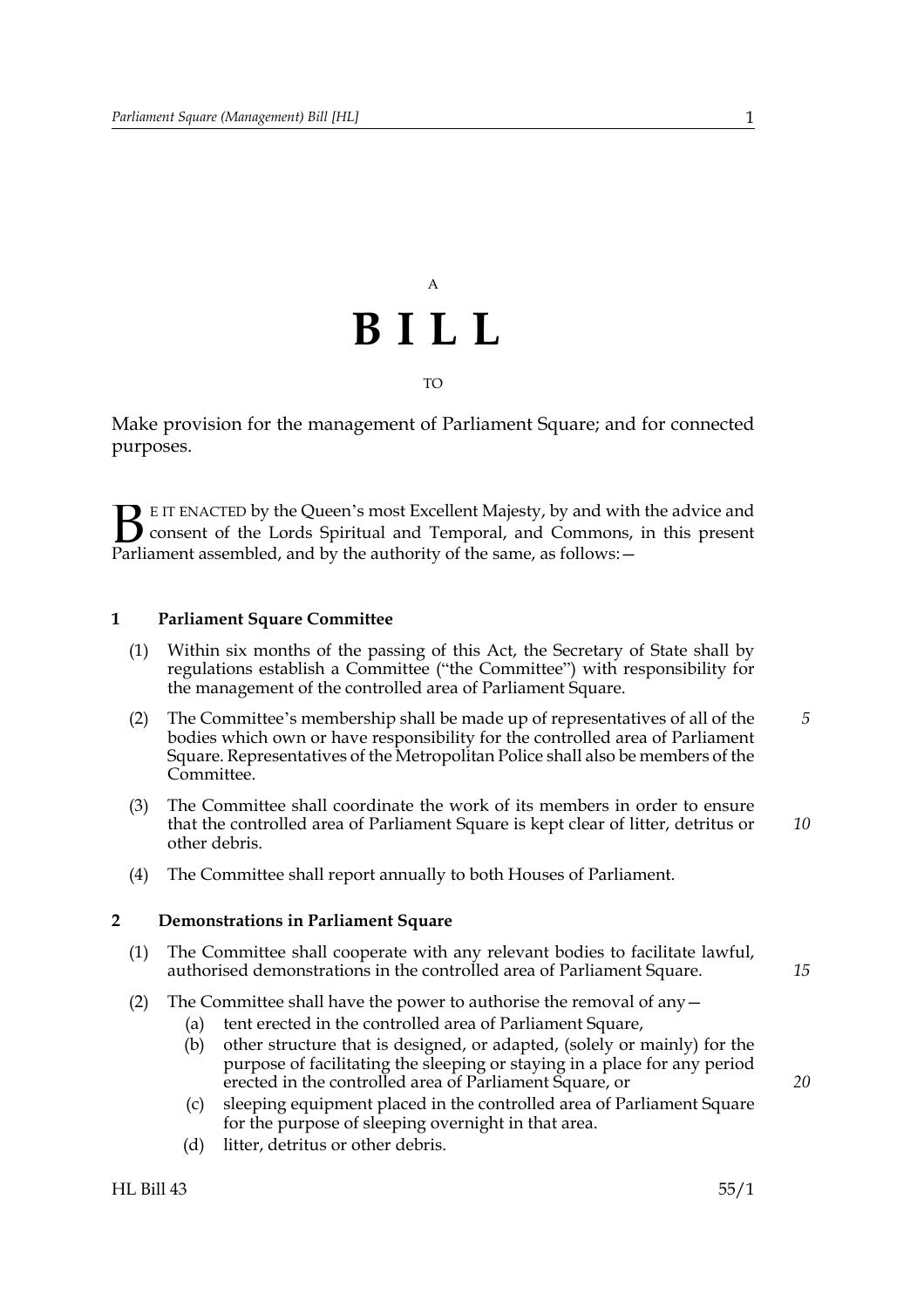(3) The Committee shall ensure that between midnight and 6am every night any items listed in subsection (2) are removed.

#### **3 Interpretation**

For the purposes of this Act, the "controlled area of Parliament Square" means the area of land that is comprised in—

- (a) the site in Parliament Square on which the Minister of Works was authorised by the Parliament Square (Improvements) Act 1949 to lay out the garden referred to in that Act as "the new central garden", and
- (b) the footways that immediately adjoin the central garden of Parliament Square. "Footway" has the same meaning as in the Highways Act 1980 (see section  $329(1)$  of that Act). *10*

#### **4 Short title, commencement and extent**

- (1) This Act shall come into force at the end of a period of three months beginning with the day on which this Act is passed.
- (2) This Act extends to England and Wales only.

*15*

*5*

(3) This Act may be cited as the Parliament Square (Management) Act 2011.